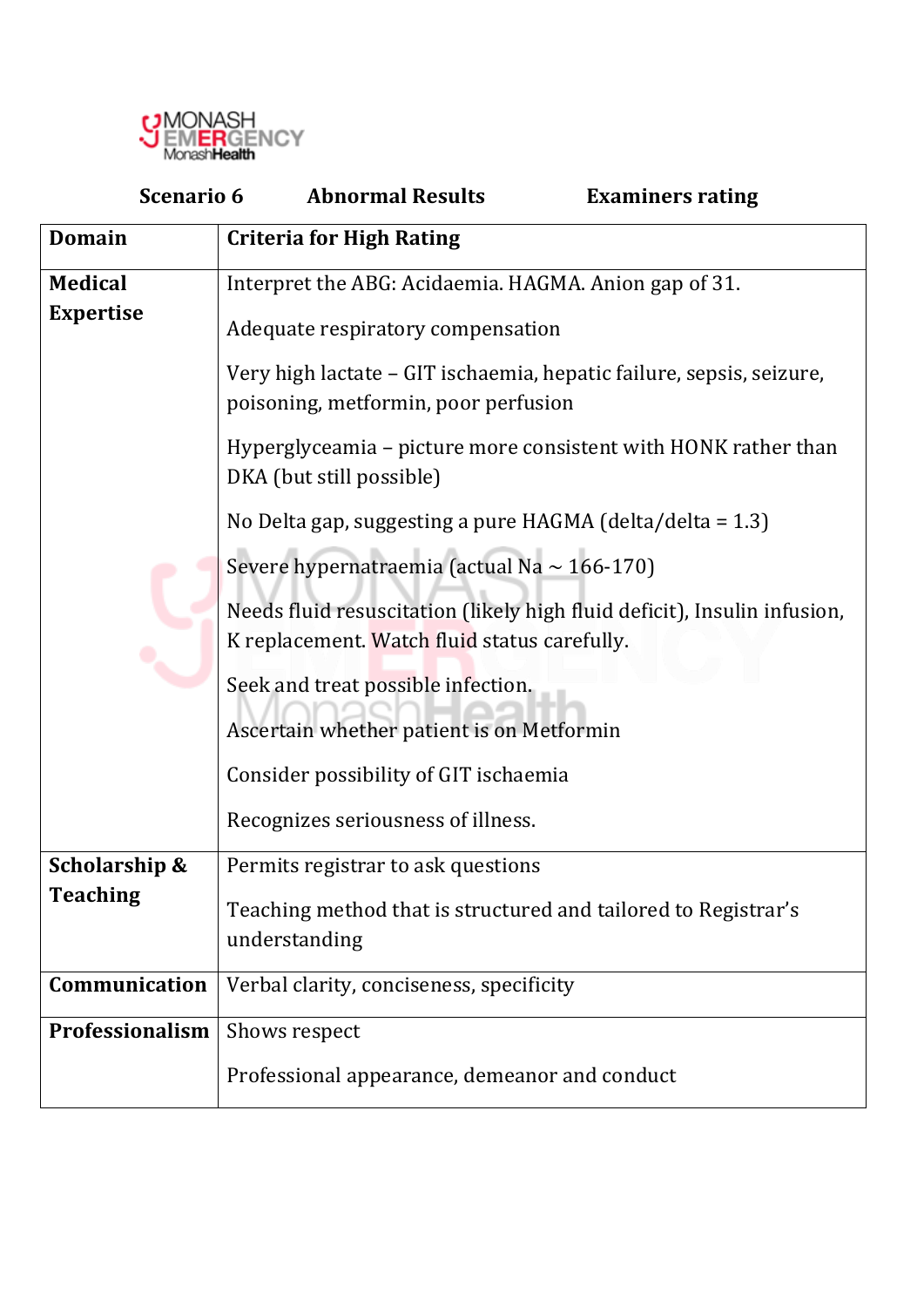

### **Candidate Name:**

### **A. Component Assessment**

Select ONE option that best represents the candidate's performance in this OSCE. Use the 9-point graded scale, where 1 is poorest and 9 is best. TICK ONE CELL for each row below.

| <b>Medical Expertise</b>    |  |  |  |  |  |
|-----------------------------|--|--|--|--|--|
| Communication               |  |  |  |  |  |
| Scholarship and<br>teaching |  |  |  |  |  |
| Professionalism             |  |  |  |  |  |



Areas for Improvement

Suggestions

**D. Global Rating for Standard Setting (please circle)** 

Clear Fail Marginal Fail Borderline Marginal Pass Clear Pas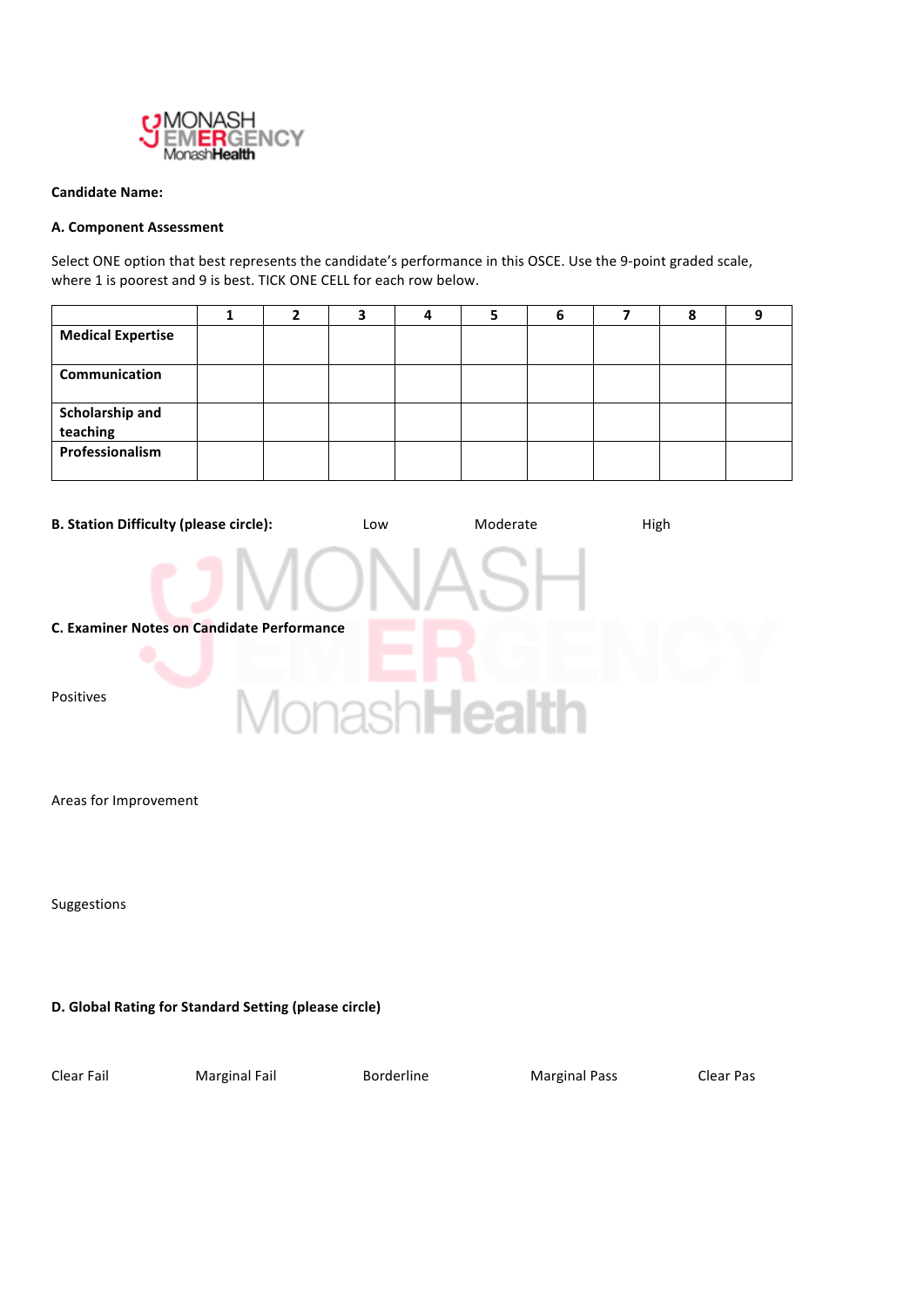

# **SCENARIO 6 - Actor information**

You are a junior registrar in the department. You have just started seeing a 75 year old man with a history of Type II diabetes. He was brought to your emergency department by ambulance with abdominal pain and dyspnoea. You are unsure of the patients current medication regime

The patient's vital signs are

| GCS         | 13     |
|-------------|--------|
| Pulse       | 100    |
| <b>BP</b>   | 160/95 |
| <b>RR</b>   | 38     |
| <b>TEMP</b> | 35.7°C |
|             |        |

You have asked the consultant for assistance interpreting a VBG you have just performed. Introduce yourself. You will hand the VBG result to the candidate and ask them to help you interpret it.

Some questions to ask (if not addresses by the candidate)

"What is the anion gap?"

"What might be the cause of the high lactate?"

"How do I work out the respiratory compensation?"

"What treatment should I start?"

"How do I compensate the sodium level for the high sugar?"

You should clarify doses/volumes for any treatments suggested by the candidate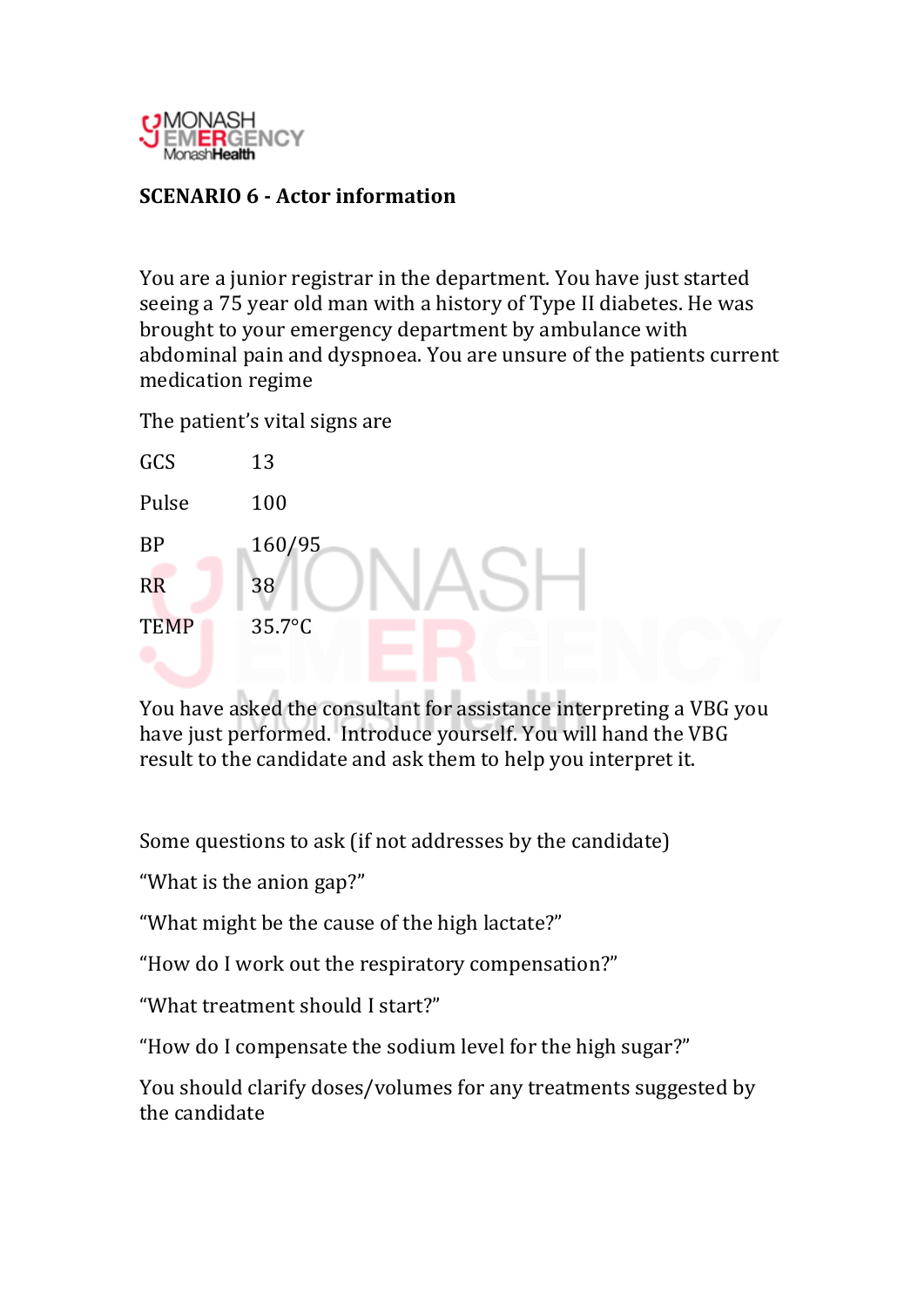

#### **SCENARIO 8** Candidate's information

A junior registrar in your department asks for assistance with a 75 year old man with a history of type II diabetes. He was brought to vour emergency department by ambulance with abdominal pain and dyspnoea.

## The patient's vital signs are

| <b>GCS</b>   | 13               |
|--------------|------------------|
| <b>Pulse</b> | 100              |
| <b>BP</b>    | 160/95           |
| <b>RR</b>    | 38               |
| <b>TEMP</b>  | $35.7^{\circ}$ C |

The registrar has performed a venous blood gas. Please assist them in interpreting the results.

You will be assessed on your ability to interpret the VBG appropriately, given the clinical context and assist the registrar in reaching the appropriate interpretation. You will also be assessed on your ability as an educator, your professionalism and communication.

You have 7 minutes to complete the task.

## **Domains assessed:**

Medical expertise

Scholarship and teaching

Communication

Professionalism